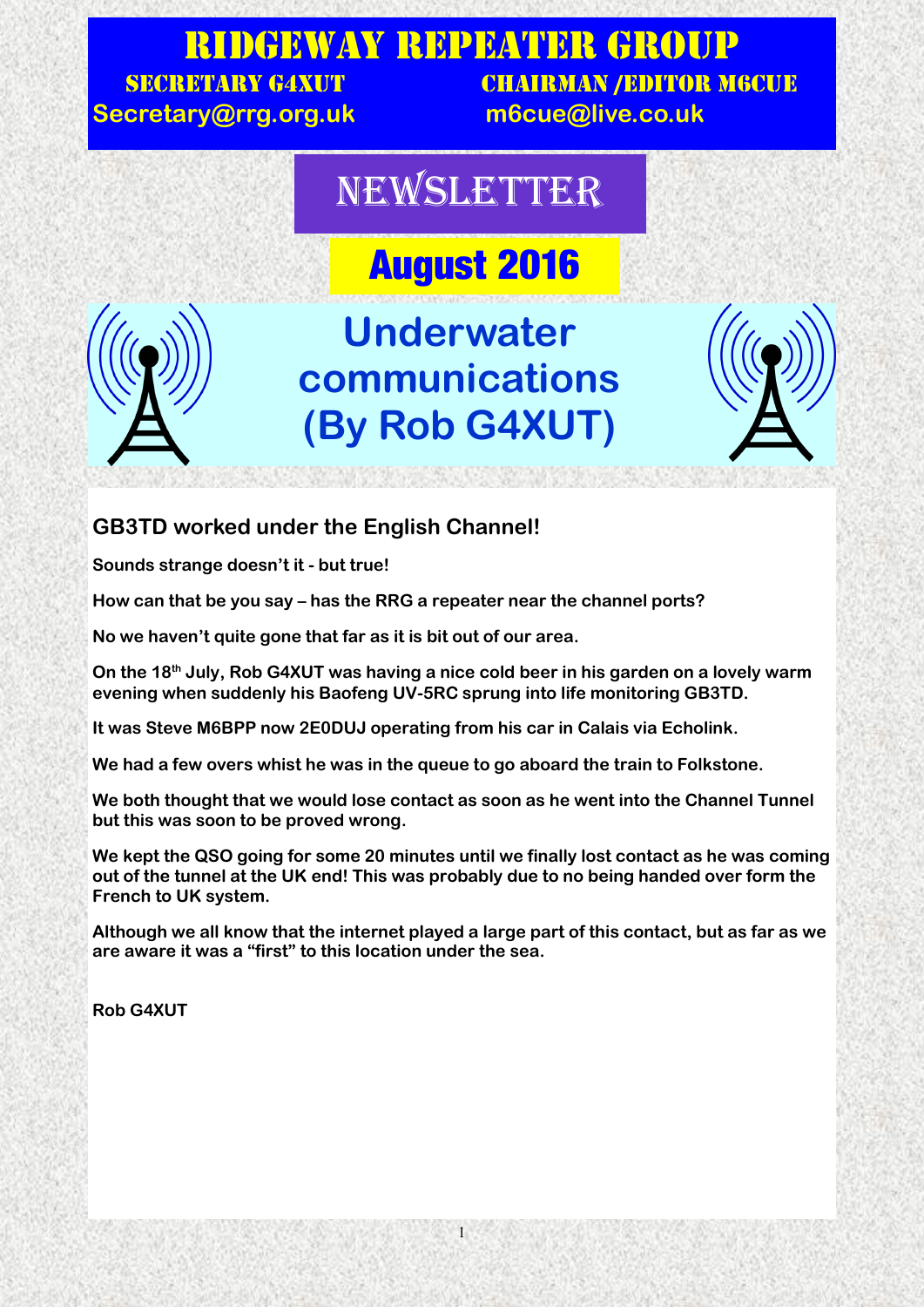

**Graeme Miller G8JIP from Thatcham, Newbury, sadly passed away on July 2nd 2016.**

**Graeme was very helpful in setting up and supplying the original Storno equipment for GB3TD and also was a key player coordinating the various site changes on which GB3TD is located.**

**He also setup the GB3NE VHF repeater in Newbury and supplied repeaters to his native Scotland. For the last few years Graeme had been helping to raise funds for XH558 Vulcan in the Newbury area. You may have spoken to him at the Vulcan to the Sky stand at various events.**

**The RRG would like to pass on condolences to the Family and know that he will be greatly missed by all.**

**Graeme's Obituary taken from the Newbury Today Website c/o Newbury Weekly News**

**MILLER. Graeme sadly passed away on the 2nd July 2016 aged 57. Devoted husband to Janet, son to Margaret and the late Jimmy and brother to Colin and Ruth. Much loved by all his family, he will be greatly missed. Funeral to be held at The West Berkshire Crematorium on Friday 22nd July at 1.30pm. All who knew Graeme are very welcome to come and celebrate his life. Family flowers only. Any donations in Graeme's memory will be gratefully received by the Royal Berkshire Hospital c/o Geoffrey Church & co, Church Gate, The Broadway, Thatcham. RG19 3HX. Tel. 01635-868444**

**Rob G4XUT**

**Having been a member of NADARS for a while after passing the Foundation course, I met Graeme about 5 or 6 times at their club meetings, I found him very keen to talk about many aspects of Amateur Radio. I didn't know that Graeme had done so much to help the RRG as well as setting up GB3NE, our hobby has lost a good friend, & he will be sorely missed by all who knew him.**

**Neil M6CUE**